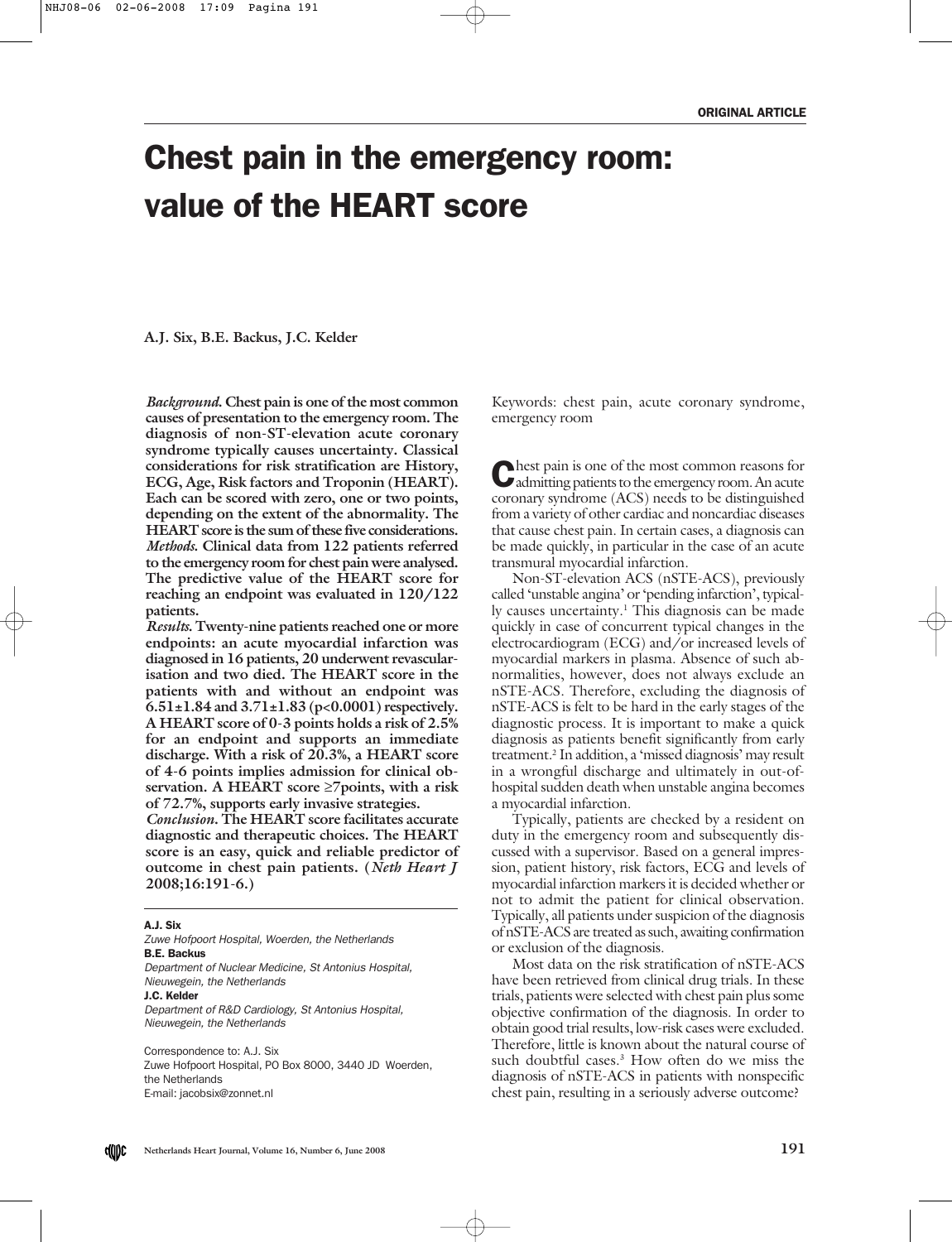As a first step in developing a method for risk stratification, all patients admitted to the emergency room for chest pain during a three-month period were analysed in order to answer two questions: what made doctors decide to admit patients to the coronary care unit or not, and which were the predictors of acute myocardial infarction, need for revascularisation and death.

# Methods

This study was performed at a 265-bed community hospital. Inclusion criteria for this study were any patient admitted to the emergency room due to chest pain irrespective of age, prehospital assumptions and previous medical treatments. One very relevant population with chest pain that never arrived at the emergency room needs to be mentioned. Patients with chest pain and significant ST-segment elevation on the ECG during transportation in the ambulance were immediately taken to the coronary intervention room in another hospital nearby. Therefore, patients with ST-elevation acute myocardial infarction (STEMI) were not part of the study.

All admission and follow-up data were retrieved from the hospital charts. If follow-up data were lacking, patients were called at home to check their condition.

# Expected predictors

Based on clinical experience and current medical literature, we expected specific patient history, ECG abnormalities, higher age, multiple risk factors for coronary artery disease and elevated troponin levels to be predictors of primary endpoints.

# Scoring of predictors

# **History**

For the purpose of this study, patient history was classified by two investigators, based on the narrative in the hospital charts written in the emergency room and not allowing for risk factors, ECGs, laboratory results and later developments. In the absence of specific elements in terms of pattern of the chest pain, onset and duration, relation with exercise, stress or cold, localisation, concomitant symptoms and the reaction to sublingual nitrates, the history was classified as 'nonspecific' and granted zero points. If the patient history contained both nonspecific and suspicious elements, the history was classified as 'moderately suspicious' and granted one point. If the history contained primarily specific elements, the history was classified highly suspicious and granted two points.

# **ECG**

The ECG taken in the emergency room was reviewed and classified. If the ECG was 'normal' according to Minnesota criteria,<sup>4</sup> zero points were given. In case of repolarisation abnormalities without significant STsegment depression, one point was given. One point was also granted for bundle branch block, typical

abnormalities indicative of left ventricular hypertrophy, repolarisation abnormalities probably due to the use of digoxin or in case of unchanged known repolarisation disturbances. For significant ST-segment depressions or elevations in the absence of a bundle branch block, left ventricular hypertrophy or the use of digoxin two points were given.

# **Age**

For age at the time of admission zero points were given if the patient were younger than 45 years, one point if the patient was between 45 and 65 years and two points if the patient was 65 years or older.

# **Risk factors**

The number of risk factors for coronary artery disease present in the individual were counted. The following risk factors were taken into account: currently treated diabetes mellitus, current or recent (<one month) smoker, diagnosed hypertension, diagnosed hypercholesterolaemia, family history of coronary artery disease and obesity. If the patient had no risk factors at all, zero points were given. For one or two risk factors, one point was given. For three or more risk factors, two points were given. Two points were also given for a history of coronary revascularisation, myocardial infarction, stroke or peripheral arterial disease.

# **Troponin I**

Troponin I levels were measured as Access AccuTroponin I assay. If the troponin I level on admission was below the threshold value for positivity (troponin  $I \leq 0.04$ ) zero points were given. If the level was between once and twice the threshold value for positivity, one point was given. If the level was higher than twice the threshold value for positivity, two points were given.

# Heart

The total number of points for History, ECG, Age, Risk factors and Troponin was noted as the HEART score. A grid for the score is given in table 1.

# **Endpoints**

Endpoints in this study were acute myocardial infarction (AMI), percutaneous coronary intervention (PCI), coronary artery bypass graft (CABG) and death plus a combined endpoint of AMI, PCI, CABG and death.

# **Statistics**

Statistical analysis was performed according to the SAS system (SAS inc, Cary, NC). Descriptive statistics were given as average  $\pm$  SD, percentage or Kaplan-Meier cumulative event-free curve. Differences between groups were assessed by means of the Student's t-test when normally distributed, for count data we used the Fisher's exact test or in case of ordinal data the Cochran-Armitage trend test. The probability of reaching an endpoint was calculated as the percentage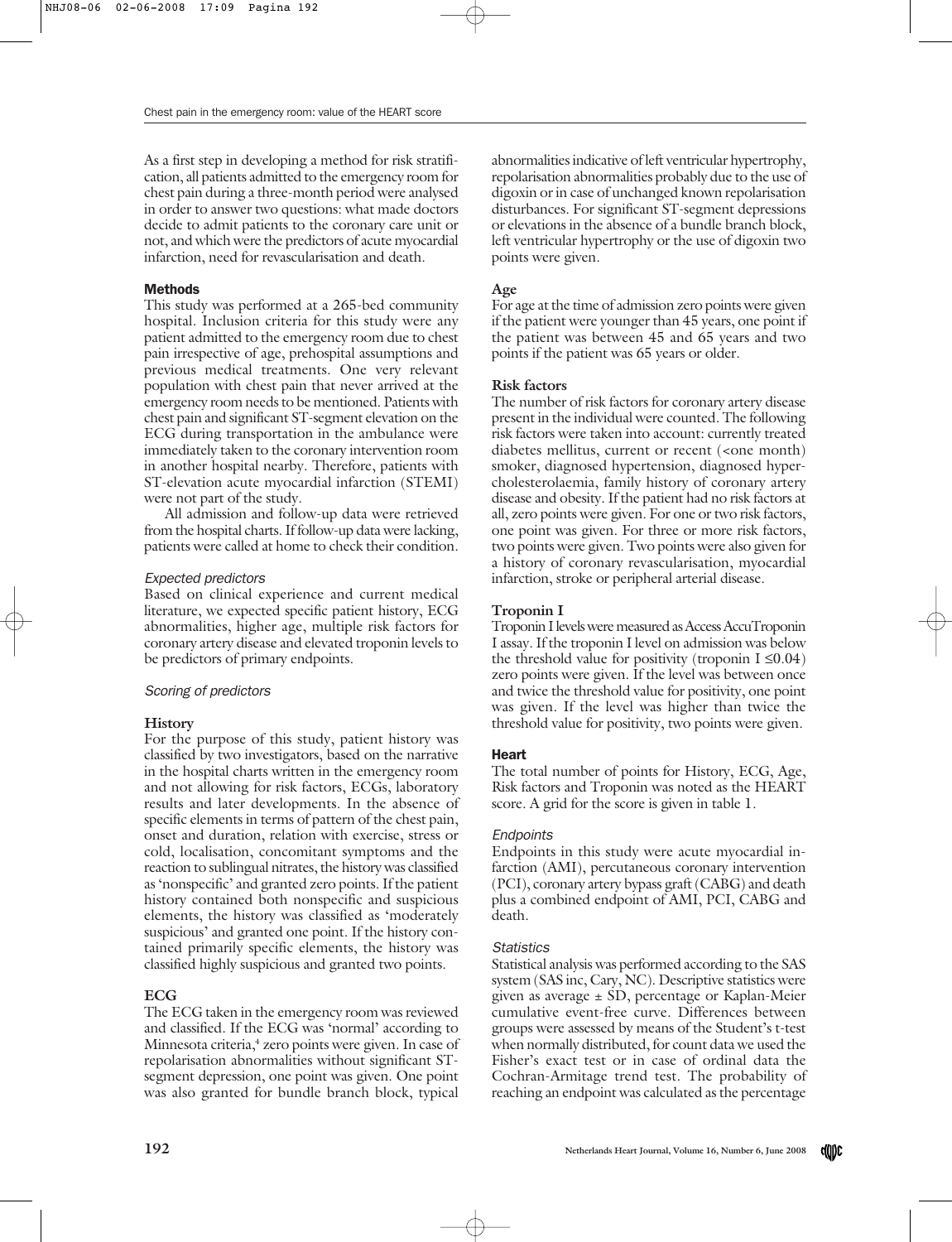| <b>HEART score for chest pain patients</b> | <b>Score</b>                                          |                |
|--------------------------------------------|-------------------------------------------------------|----------------|
| <b>History</b>                             | Highly suspicious                                     | 2              |
|                                            | Moderately suspicious                                 | 1              |
|                                            | Slightly suspicious                                   | $\Omega$       |
| ECG                                        | Significant ST depression                             | 2              |
|                                            | Nonspecific repolarisation disturbance                | 1              |
|                                            | Normal                                                | $\Omega$       |
| Age                                        | $≤65$ year                                            | $\overline{2}$ |
|                                            | 45-65 year                                            | 1              |
|                                            | <45 year                                              | 0              |
| Risk factors                               | ≥3 risk factors or history of atherosclerotic disease | 2              |
|                                            | 1 or 2 risk factors                                   | 1              |
|                                            | No risk factors known                                 | 0              |
| Troponin                                   | >2x normal limit                                      | 2              |
|                                            | 1-2x normal limit                                     | 1              |
|                                            | ≤normal limit                                         | 0              |
|                                            |                                                       | Total          |

of cases with an endpoint within a category. Statistical significance was defined as  $p<0.05$  two-sided.

## Results

During the study period, from 1 January to 31 March 2006, a total of 122 chest pain patients were admitted to the emergency room. Patients were  $61.2 \pm 15.4$  years of age. The male/female distribution was 73/49. Race was not routinely noted in the patient charts; in the geographical area of the hospital the vast majority (>95%) of the population were white/Caucasian.

## Follow-up

In 120/122 patients (98.3%) long-term follow-up data are available, with a duration of  $423\pm106$  days. In two cases follow-up is lacking. These were foreign visitors, one a 42-year-old female from Poland (patient # 47) and one a 30-year-old male from South Africa (patient # 119). Both suffered from nonspecific chest pain and had no abnormalities in their ECG or troponin levels. The HEART scores for these patients were 1 and 0 respectively. Neither were hospitalised. They appear to have returned to their home countries without leaving any traces. Their data are not part of the study's group comparisons.

## Endpoints reached

A total of 29 patients (24.1%) reached one or more endpoints. An AMI was diagnosed in 16 patients (13.3%), 14 patients (11.6%) underwent percutaneous coronary intervention (PCI), six (5.0%) had coronary artery bypass graft (CABG) surgery and two (1.6%) died. All endpoints occurred within a time frame of three months.

### Myocardial infarction

An AMI was diagnosed in 16 of the 120 patients (13.3%). Fourteen of these patients (87.5%) already



*Figure 1. Acute myocardial infarction, PCI and CABG free survival.*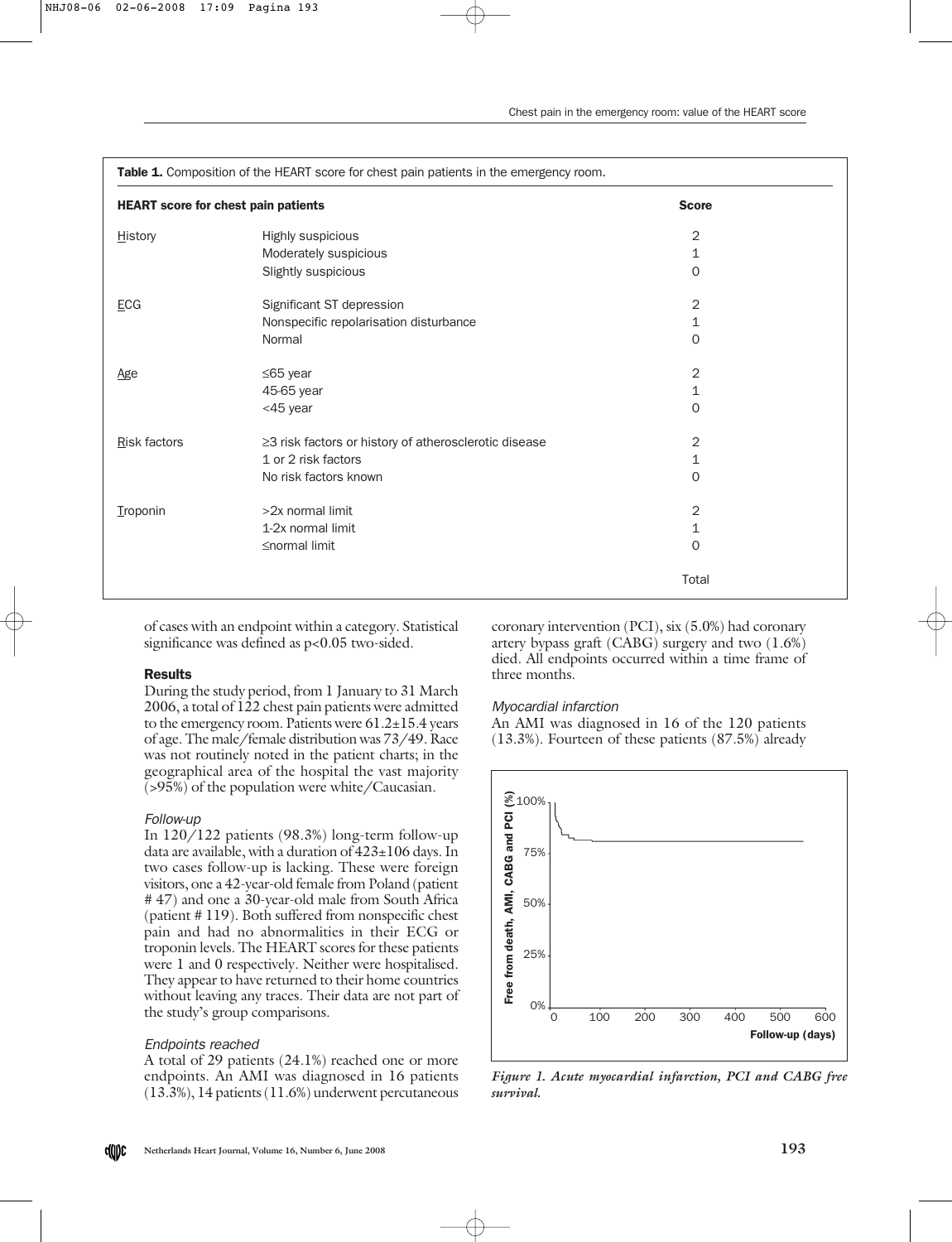Table 2. Risk profile of patients with and without the combined endpoint of AMI, revascularisation or death.

| <b>Variable</b>                           | <b>Endpoint</b> | <b>Endpoint</b> | <b>Total</b>    | P value |
|-------------------------------------------|-----------------|-----------------|-----------------|---------|
|                                           | <b>No</b>       | <b>Yes</b>      |                 |         |
| N                                         | 91              | 29              | 120             |         |
| Age                                       | $60.5 \pm 15.7$ | 64.7±13.2       | $61.2 \pm 15.4$ | 0.1783  |
| Male gender                               | 50 (54.9%)      | 22 (75.8%)      | 72 (60.0%)      | 0.0522  |
| Diabetes mellitus                         | 17 (18.6%)      | 5(17.2%)        | 22 (18.3%)      | 1.0000  |
| Current smoker                            | 26 (28.5%)      | 10 (34.4%)      | 36 (30.0%)      | 0.6425  |
| Hypercholesterolaemia                     | 40 (43.9%)      | 12 (41.3%)      | 52 (43.3%)      | 0.8332  |
| Hypertension                              | 29 (31.8%)      | 18 (62.7%)      | 47 (39.1%)      | 0.0048  |
| Family history of coronary artery disease | 27 (29.6%)      | 15 (51.%)       | 42 (35.0%)      | 0.0435  |
| Reported obesity                          | 14 (15.3%)      | 5(17.2%)        | 19 (15.8%)      | 0.7768  |
| History of myocardial infarction          | 13 (14.2%)      | 5(17.2%)        | 18 (15.0%)      | 0.6979  |
| History of CABG                           | 3(3.3%)         | $0(0.0\%)$      | 3(2.5%)         | 1.0000  |
| History of PCI                            | 9(9.8%)         | 1(3.4%)         | 10 (8.3%)       | 0.4479  |
| History of stroke                         | 7 (7.6%)        | 5(17.2%)        | 12 (10.0%)      | 0.1592  |
| History of peripheral arterial disease    | $1(1.1\%)$      | 3(10.3%)        | 4(3.3%)         | 0.0434  |
| Use of aspirin                            | 28 (30.7%)      | 10 (34.4%)      | 38 (31.6%)      | 0.7081  |
| Use of statins                            | 31 (34.0%)      | 10 (34.4%)      | 41 (34.1%)      | 1.0000  |

had elevated myocardial markers on admission (apparently these AMIs had started before their arrival to the emergency room.) One AMI occurred two days after admission despite medical treatment in a 64-yearold male (# 89). One AMI occurred ten days afterwards in a discharged patient (# 25). This patient is still alive.

# Revascularisation

Coronary angiography was performed in 27 of the 120 patients (22.5%). Revascularisation was performed in 20 patients (16.6%): 14 PCIs (11.6%) and six CABGs (5.0%). Of the 77 patients who were hospitalised, 12 (15.5%) had a PCI and six (7.7%) a CABG. In the 43 discharged patients revascularisation was performed

in two cases (4.6%). Both were successful single-vessle PCIs, without any complications. This concerns # 25 and # 45.

## **Mortality**

Two patients died from the entire study population (1.6%), and death occurred exclusively in the admitted patient group. Both patients were 78-year-old males. One patient died 14 days after admission and the other after 11 days. Both had a HEART score of 8.

## Time frame of endpoints

The graph for survival free of acute myocardial infarction and revascularisation is given in figure 1. All endpoints occurred within a time frame of three months.

|                                | No endpoint reached<br>$n = 91$ |                 | One or more endpoints reached<br>$n = 29$ |          |                 | P value |          |
|--------------------------------|---------------------------------|-----------------|-------------------------------------------|----------|-----------------|---------|----------|
| <b>Points</b>                  | $\mathbf 0$                     | 1               | 2                                         | $\Omega$ | 1               | 2       |          |
| History                        | 44                              | 37              | 10                                        | 5        | 10              | 14      | < 0.0001 |
| <b>ECG</b>                     | 60                              | 23              | 8                                         | 8        | 4               | 17      | < 0.0001 |
| Age                            | 13                              | 36              | 42                                        | 4        |                 | 18      | 0.2847   |
| <b>Risk factors</b>            | 15                              | 44              | 32                                        | 3        | 9               | 17      | 0.0827   |
| Troponin                       | 82                              | 4               | 5                                         | 15       | 1               | 13      | < 0.0001 |
| HEART score (average $\pm$ SD) |                                 | $3.71 \pm 1.83$ |                                           |          | $6.51 \pm 1.84$ |         | < 0.0001 |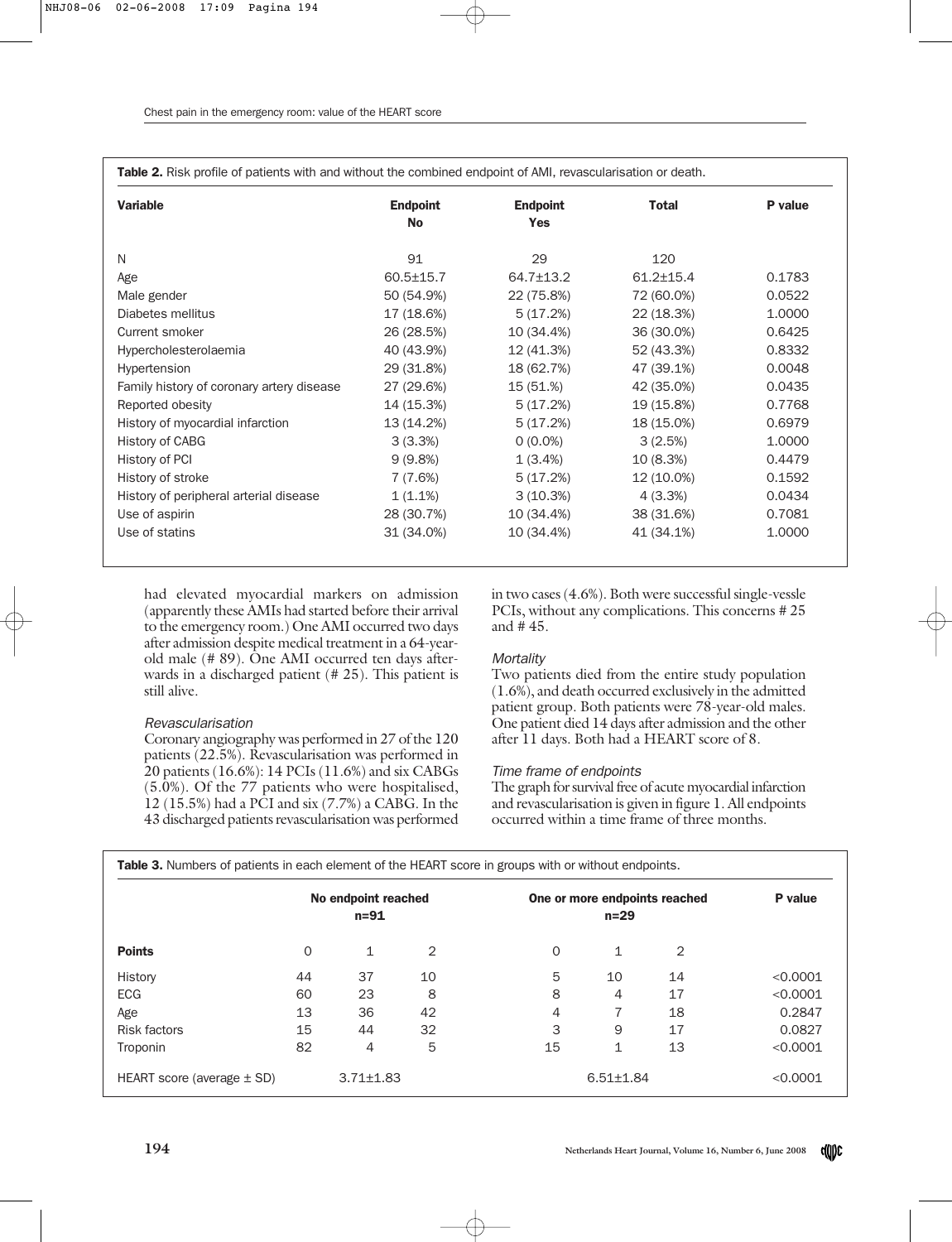



*Figure 2. Percentages of patients in each HEART score in groups with and without the combined endpoint of AMI, revascularisation or death.* 

## Risk factors for reaching an endpoint

A comparison of the risk profile was made between the patient groups with and without an endpoint. Results are presented in table 2. Of these variables, a history of hypertension, positive family history and history of peripheral arterial disease were independent predictors of the combined endpoint.

The relation between the five predefined elements of the HEART score for chest pain patients and the occurrence of endpoints is given in table 3. Patient history, ECG abnormalities and elevated troponin values were independent predictors of the combined endpoint. The average HEART score in the no endpoint group was  $3.71 \pm 1.83$  and in the patients with at least one endpoint  $6.51 \pm 1.84$  (p<0.0001).

## **Distribution**

d(II)c

The distribution of HEART scores in patients with or without the combined endpoint of AMI, revascularisation or death is given in figure 2. The HEART score follows Gaussian distribution in both groups.

The HEART score yields all crucial information that can correctly place patients into low-, intermediateand high-risk groups for clinically important irreversible adverse cardiac events: myocardial infarction, revascularisation and cardiac death. One of the 39 patients (2.5%) with a HEART score of 0-3 points had an endpoint. This was a patient who required a CABG 11 days after admission. In the 59 patients with a HEART score of 4-6 points, 12 (20.3%) had an endpoint. In case of a HEART score of 7-10 points, 16 of 22 (72.7%) reached the combined endpoint. In addition, figure 3 illustrates an almost linear relation between the HEART score and the chance of reaching an endpoint (p for trend  $<0.001$ ).



*Figure 3. Chances of reaching the combined endpoint in each HEART category.* 

## **Discussion**

#### Definition of ACS

Chest pain patients in the emergency ward create uncertainty for all treating physicians, in particular when no diagnosis is made. The diagnosis of nSTE-ACS may be easy to confirm but is often hard to exclude.<sup>5</sup> Corroboration of this article may be found in the inclusion criteria for the major treatment trials in ACS, where patients were randomised only when the diagnosis was confirmed by means of typical ECG changes and/or elevated troponin levels. Unconfirmed cases of ACS were ignored in such trials. Although the landmark drug trials have provided a wealth of data on the natural course of high risk nSTE-ACS and have proven the (lack of) efficacy of various treatments, the optimal approach for patients with borderline evidence of an nSTE-ACS is largely unknown. This is also reflected in the current American and European guidelines.<sup>6,7</sup>

#### HEART score

Challenged by the lack of exact definitions or criteria for nSTE-ACS, we attempted to define an easy-to-use policy for clinicians. The starting-point question was: which are the decisive factors in practice? They are **H**istory, **E**CG, **A**ge, **R**isk factors and **T**roponin. Similar to the Apgar score,<sup>8</sup> globally used to assess the need for intensive care in newborns, these five factors can be fused together. Each of the five factors can be appreciated with 0, 1 or 2 points. The sum of all five is called the HEART risk score for chest pain patients. Definitions were based on literature as much as possible. Continuous variables such as age and troponin are exactly defined. Unfortunately, definitions for patient history are lacking in the literature. Therefore, patient history is subject to personal interpretations. Our experience